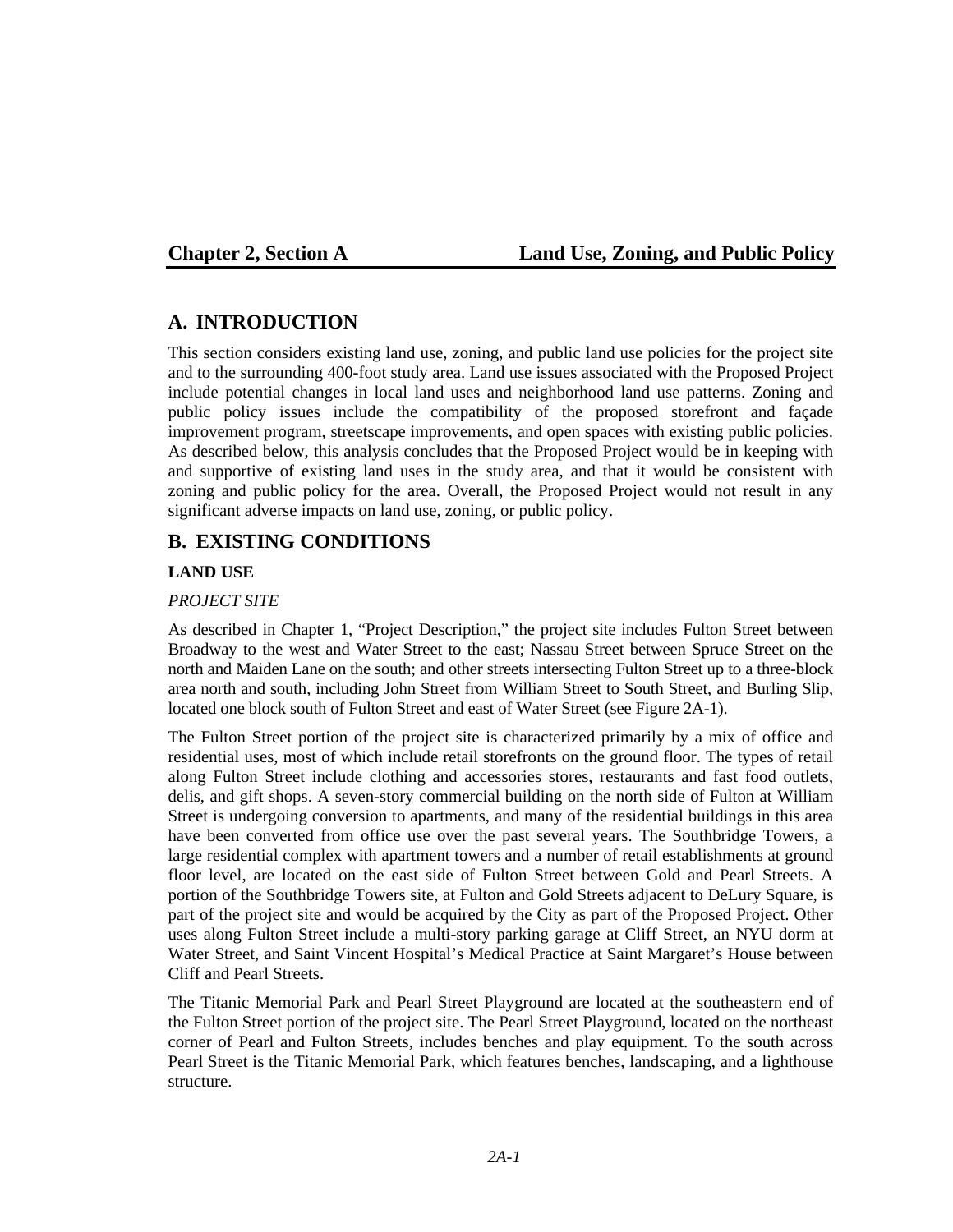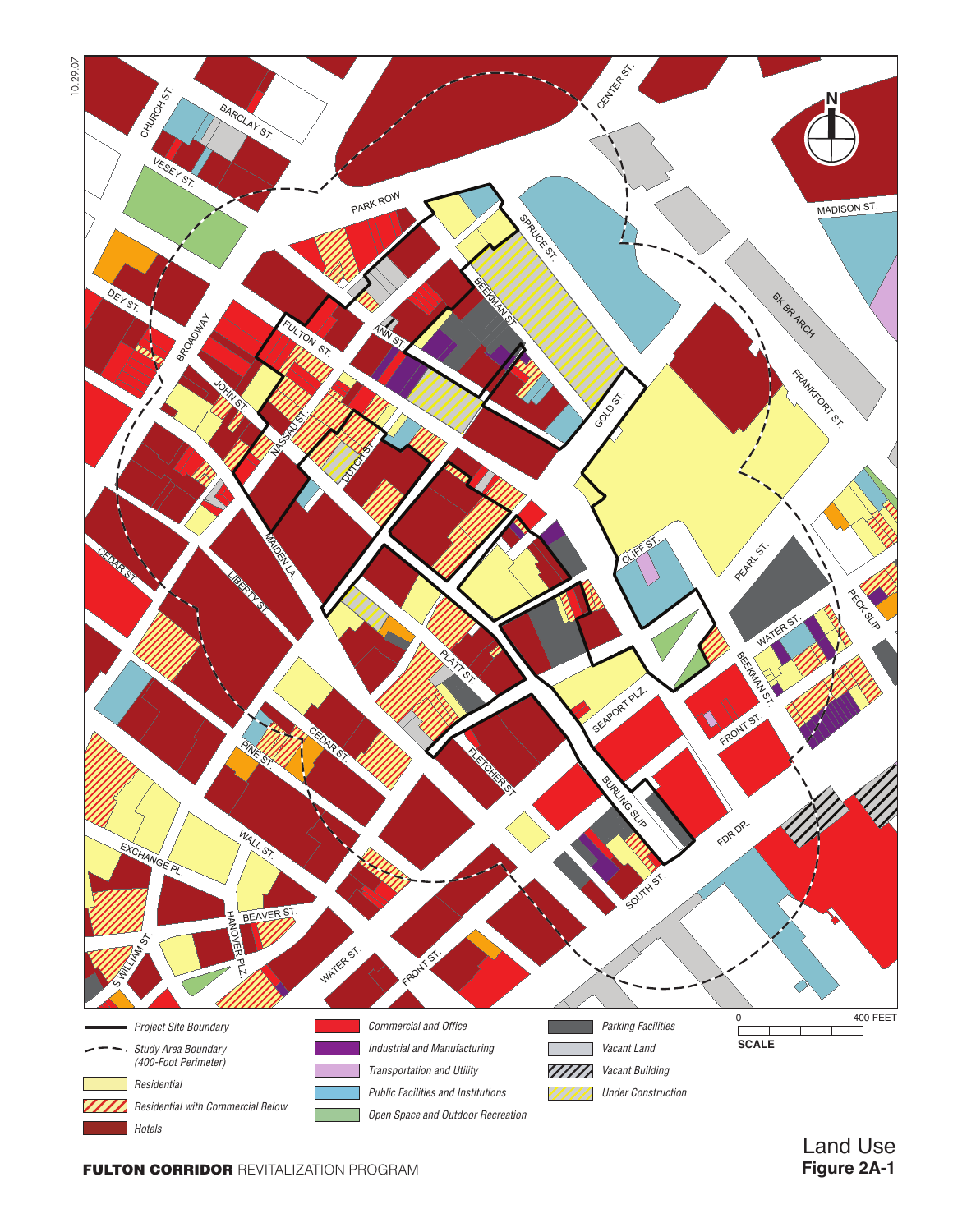Like Fulton Street, Nassau Street is lined with a mix of office and residential buildings, nearly all of which have retail uses on the ground floor. The types of retail along Nassau Street are similar to those on Fulton Street. Several storefronts along Nassau Street are vacant and undergoing renovation. John, William, Gold, Cliff, and Pearl Streets are characterized by a similar mix of office, residential, and retail uses as Fulton and Nassau Streets, though retail use along these streets is less continuous. Burling Slip, located at the southeastern end of John Street, is a City-owned paved area currently used for parking for vehicles owned by the New York City Economic Development Corporation (EDC) and the New York City Department of Small Business Services (DSBS).

#### *STUDY AREA*

The study area includes a mix of office, retail, residential, institutional, and open space uses. Several large residential and institutional uses are located to the north and east of Fulton Street. These include the Southbridge Towers, Pace University, and the New York Downtown Hospital, which is currently undergoing expansion between Beekman and Spruce Streets. The South Street Seaport and the East River waterfront are located in the southeastern portion of the study area. The South Street Seaport is centered around Fulton Street, where Schermerhorn Row and the Fulton Market building house retail and gallery space. An esplanade runs along the waterfront beneath the elevated FDR Drive. Piers 16 and 17 house the South Street Seaport Museum and retail complex. The study area to the south and west of Fulton and John Streets is characterized by large office buildings and commercial buildings that have been converted to residential use.

#### **ZONING**

#### *PROJECT SITE*

The project site falls entirely within the Special Lower Manhattan District. Established in 1998, the Special Lower Manhattan District covers all of Lower Manhattan generally south of Murray Street and the Brooklyn Bridge. It was created to simplify and consolidate the overlapping complex regulations previously governing Lower Manhattan, to allow the area to grow while reinforcing its historic character and built fabric, and to facilitate the area's change to a mixeduse community. The zoning change relaxed strict use controls that had inhibited the retail, entertainment, and service establishments generally needed to support a 24-hour community. The special district's height and setback controls are intended to encourage new development that would be consistent with the historic character of Lower Manhattan while allowing design flexibility.

The project site falls within C5-3, C5-5, C6-4, C6-2A, and R8 zoning districts (see Figure 2A-2 and Table 2A-1). However, the portions of the project sites that would be subject only to streetscape improvements are within the existing street bed and therefore no zoning designation applies. The commercial districts that encompass the project site are central commercial districts that allow for a range of retail and office uses as well as residential uses, community facilities, and public open space. DeLury Square is zoned R8, a residential district that typically includes mid- to high-rise apartment buildings and permits public open space.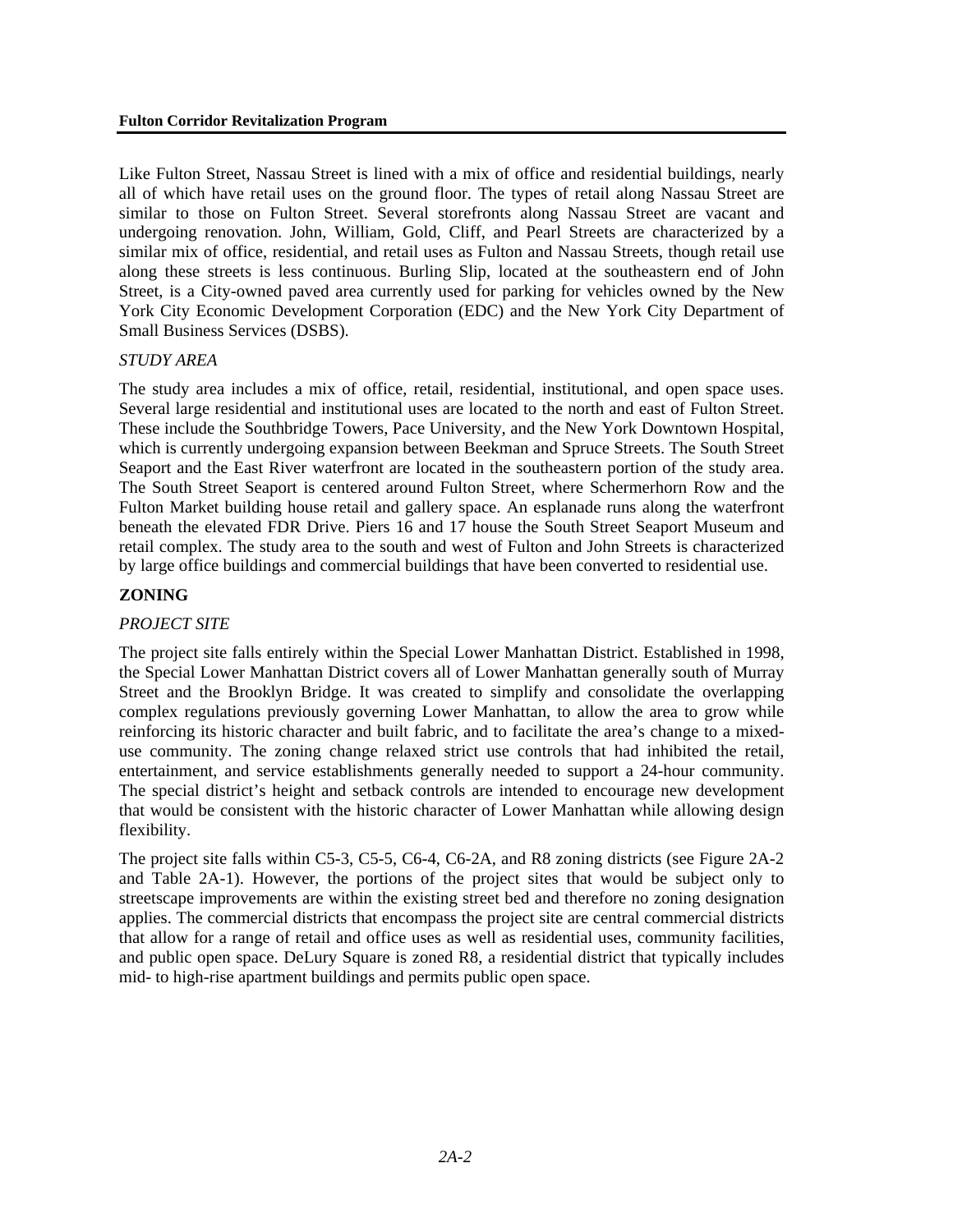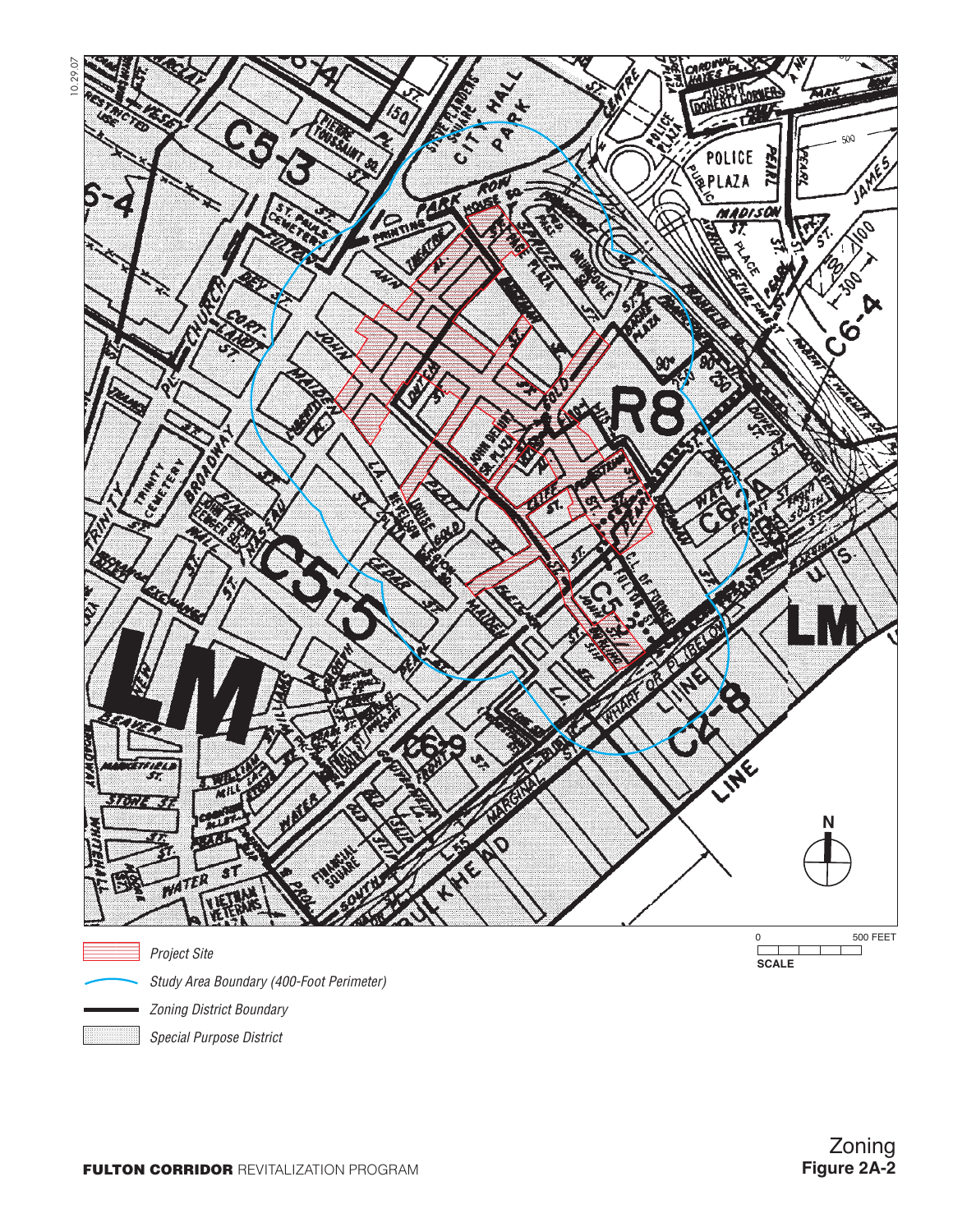|                                                                                                                                               |                           |                   | <b>Existing Zoning Districts</b> |  |
|-----------------------------------------------------------------------------------------------------------------------------------------------|---------------------------|-------------------|----------------------------------|--|
| <b>District</b>                                                                                                                               | <b>Type</b>               | <b>Use Groups</b> | <b>Maximum FAR</b>               |  |
| <b>Project Site</b>                                                                                                                           |                           |                   |                                  |  |
| $C5-3$                                                                                                                                        | <b>Central Commercial</b> | $1-6, 9-11$       | 15.0 (C, CF); 10.0 (R)           |  |
| $C5-5$                                                                                                                                        | <b>Central Commercial</b> | $1-6, 9-11$       | 15.0 (C, CF); 10.0 (R)           |  |
| $C6-2A$                                                                                                                                       | <b>Central Commercial</b> | $1 - 12$          | 6.0 (C), 6.02 (R), 6.5 (CF)      |  |
| $C6-4$                                                                                                                                        | <b>Central Commercial</b> | $1 - 12$          | 10.0 (R, C, CF)                  |  |
| R <sub>8</sub>                                                                                                                                | Residential               | $1 - 4$           | 6.02 (R), 6.5 (CF)               |  |
| <b>Study Area</b>                                                                                                                             |                           |                   |                                  |  |
| $C2-8$                                                                                                                                        | Local Service             | $1-9, 14$         | $2.0$ (C); 10.0 (R, CF)          |  |
| $C6-9$                                                                                                                                        | <b>Central Commercial</b> | $1 - 12$          | 15.0 (C, CF), 10.0 (R)           |  |
| $C =$ Commercial Use; M = Manufacturing; $CF =$ Community Facility; R = Residential<br>Notes:<br>New York City Zoning Resolution.<br>Sources: |                           |                   |                                  |  |

## **Table 2A-1 Existing Zoning Districts**

#### *STUDY AREA*

In addition to the zoning districts described above for the project site, the study area includes C2-8 and C6-9 zoning districts. C2-8 is a local service district that permits residential and community facility uses as well as a wide range of commercial uses, including local retail and service establishments, small amusement establishments, and services for boating and related activities. The maximum permitted floor area ratio (FAR) is 2.0 for commercial uses and 10.0 for residential and community facility uses. C6-9 is a central commercial district that allows the same uses as the C6-4 on the project site but permits a greater density for commercial and community facility uses.

#### **PUBLIC POLICY**

Public policy at multiple levels of government supports the expedited redevelopment of Lower Manhattan. Public policies that affect the project site and study area by encouraging development and revitalization are outlined below.

#### *LOWER MANHATTAN DEVELOPMENT CORPORATION*

The Lower Manhattan Development Corporation (LMDC) was created in November 2001 as a subsidiary of the New York State Urban Development Corporation, doing business as Empire State Development Corporation (ESDC) to help plan and coordinate the rebuilding of Lower Manhattan south of Houston Street. LMDC is charged with assisting New York City in recovering from the terrorist attacks on the World Trade Center (WTC), and ensuring that Lower Manhattan emerges as a strong and vibrant 24-hour community. The centerpiece of LMDC's efforts is the creation of a permanent Memorial for the WTC site. In addition, several advisory councils provide input on such issues as transportation and infrastructure, residential and commuter concerns, economic development, and tourism and the arts.

#### *NEW YORK CITY'S VISION FOR LOWER MANHATTAN*

On December 12, 2002, Mayor Michael Bloomberg released New York City's Vision for Lower Manhattan with the stated purpose of connecting Lower Manhattan to the world around it, building new neighborhoods, and creating public places that make Lower Manhattan one of the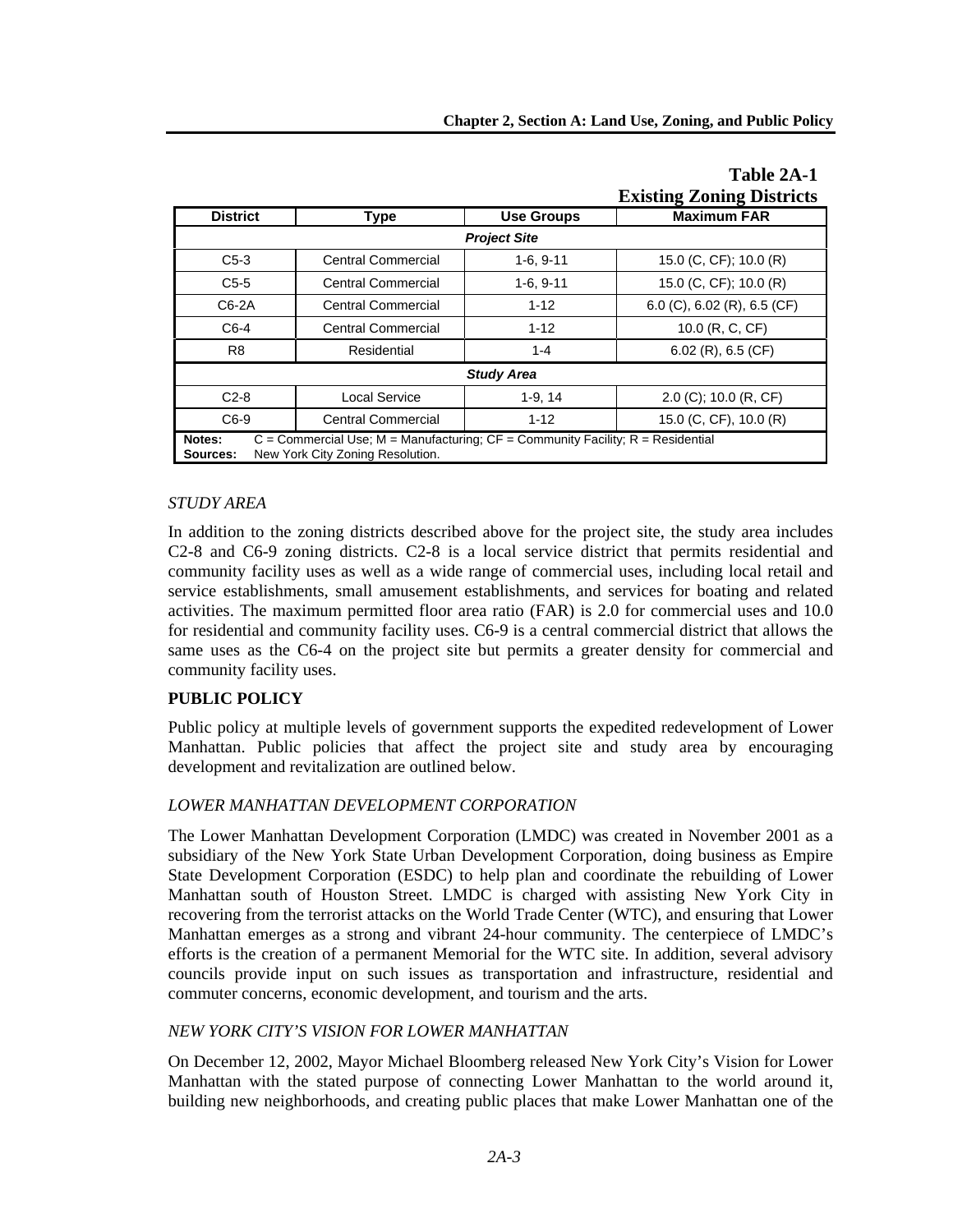most appealing places in the world. The Vision discusses various recommendations to help revitalize and improve Lower Manhattan as a global center of business by creating new regional transportation links. Other goals include improvements to streetscapes, the expansion and creation of public plazas and parks, and the continued revitalization of the waterfront. The Vision aims to spark private market reactions from these public investments.

## *THE ALLIANCE FOR DOWNTOWN NEW YORK*

The Alliance for Downtown New York (ADNY), the City's largest Business Improvement District (BID), was established in 1995. Prior to September 11, 2001, ADNY's mission was to transform downtown into a 24-hour neighborhood and to create a safe, clean, live-work, wired community for the 21st century. The BID covers the area from City Hall to the Battery, and from South Street to West Street (Route 9A). After September 11, 2001, ADNY is continuing its efforts to aid downtown redevelopment and has partnered with Seedco and Asian Americans for Equality to offer combination grants/loans and workforce subsidies to small retailers south of Canal Street.

#### *NEW YORK CITY WATERFRONT REVITALIZATION PROGRAM*

Because the Proposed Project would fund an action within the City's Coastal Zone, it is subject to the policies of the *New York City Waterfront Revitalization Program* (WRP). The WRP was originally adopted in 1982 and approved by New York State Department of State (NYSDOS) for inclusion in the New York State Coastal Management Program. The WRP establishes the City's policies for development and use of the waterfront and provides a framework for evaluating activities proposed in the Coastal Zone. The City's WRP was revised to include 10 consolidated policies and adopted by the City Council in October 1999. In May 2002, NYSDOS approved the City's new WRP, and the U.S. Department of Commerce concurred in August 2002. An assessment of the Proposed Project's consistency with these policies is presented in Appendix A, "Waterfront Revitalization Program."

# **C. FUTURE WITHOUT THE PROPOSED PROJECT**

# **LAND USE**

Within the 400-foot study area, a number of development projects are under way or planned in the future without the Proposed Project by the 2009 analysis year (see Table 2A-2 and Figure 2A-3). The emergency reconstruction of Fulton Street between Church and Water Streets, and Nassau Street between Fulton and Spruce Streets is under way, having commenced in August 2007. Several residential developments, most of which involve the conversion of commercial buildings to apartments, are under way along Fulton and John Streets, and Maiden Lane. Bordering the project site to the west, the new Fulton Transit Center is under construction at Fulton Street and Broadway. Along Beekman Street between Nassau and Gold Streets, a new 74-story building with apartments, an ambulatory care facility, and an elementary school is under construction on the site of the New York Downtown Hospital parking lot on Beekman Street. The East River Waterfront Esplanade and Piers project will result in the improvement of the esplanade that runs through the study area beneath the FDR Drive.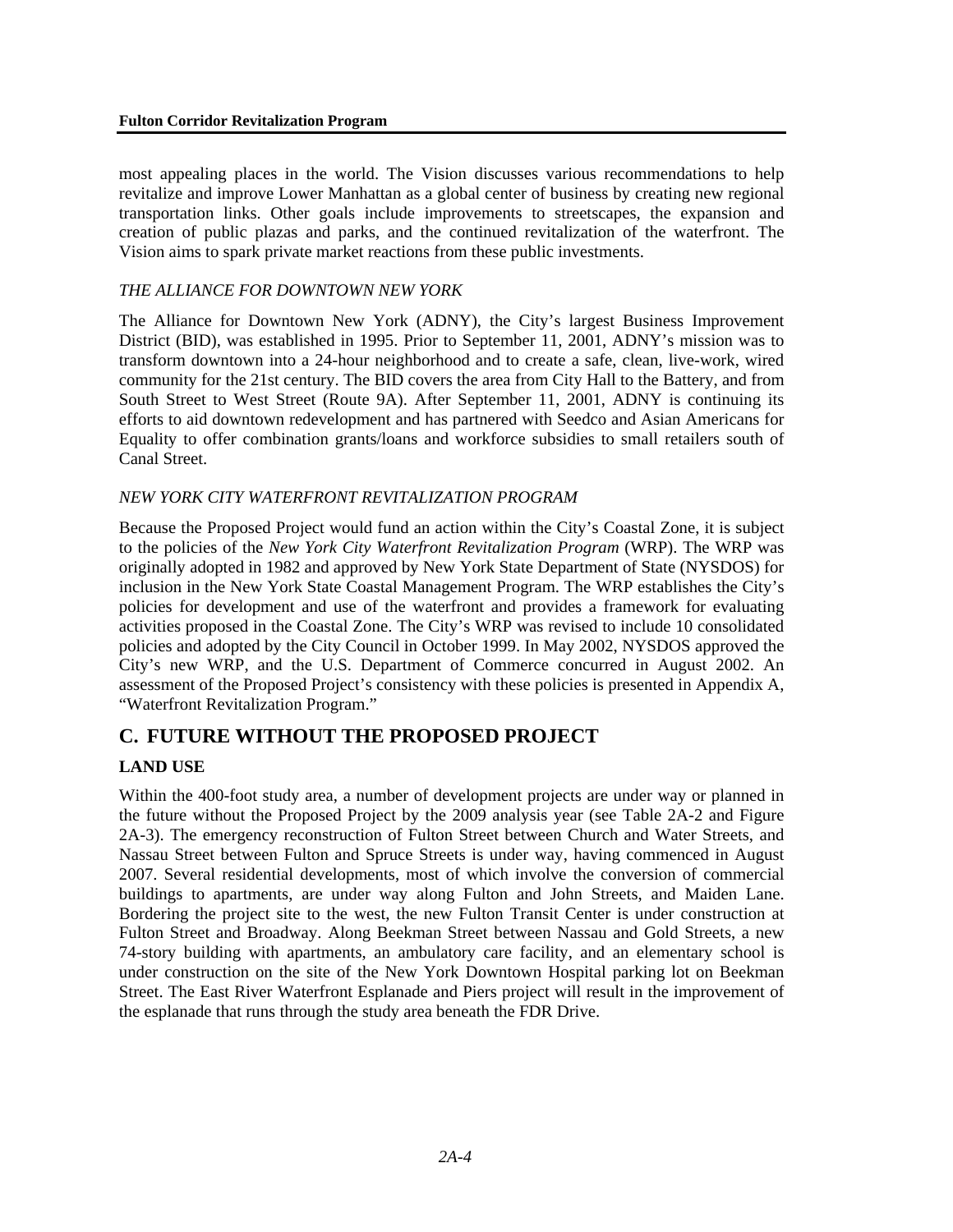





**1** *Background Project (see Table 2A-2 for reference)*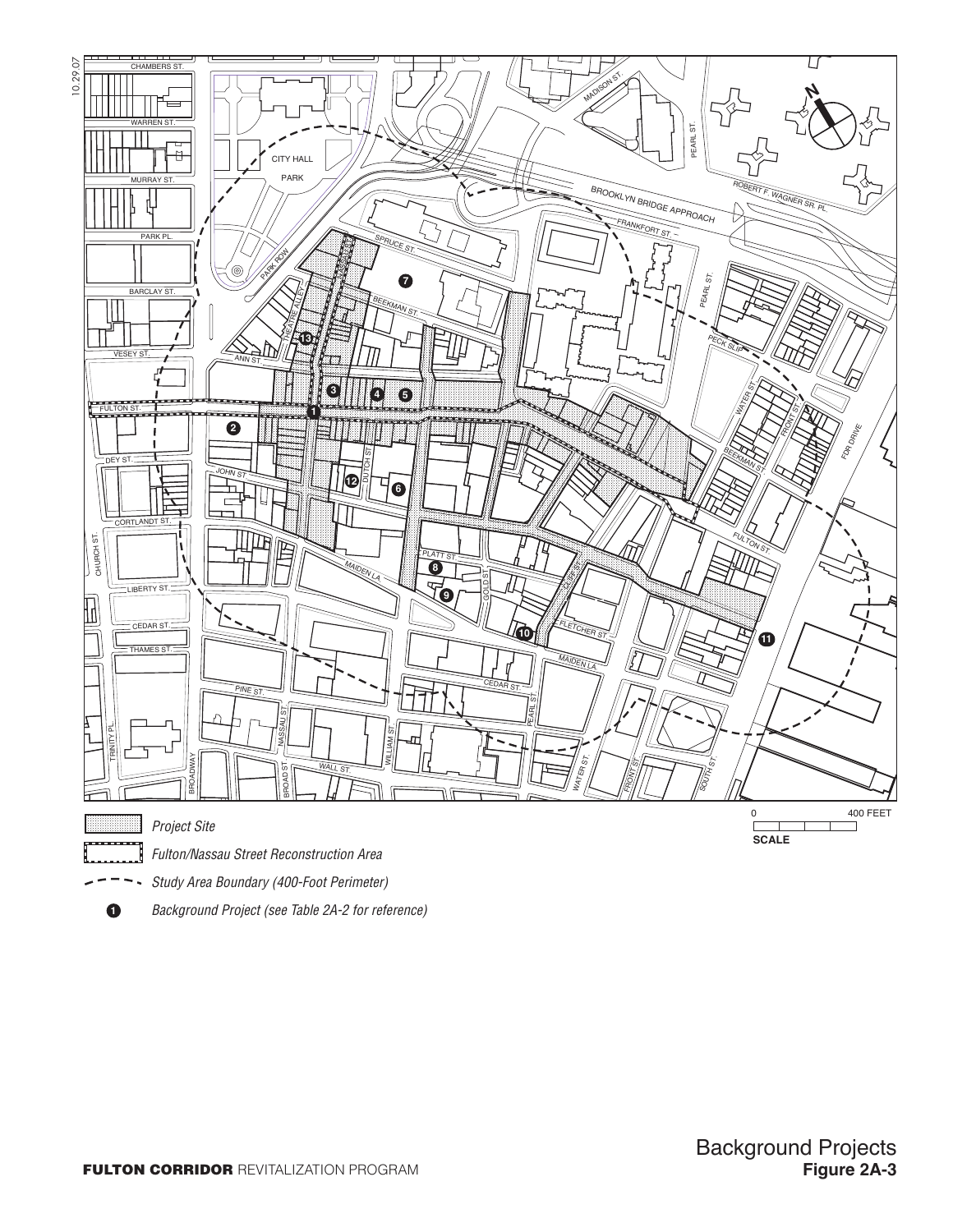| Background Development Projects in the Study Area to be Completed by 2009 |                                                                                                                            |                                                                                     |  |
|---------------------------------------------------------------------------|----------------------------------------------------------------------------------------------------------------------------|-------------------------------------------------------------------------------------|--|
| Map<br>$No.*$                                                             | <b>Project Name/Address</b>                                                                                                | <b>Type of Development</b>                                                          |  |
| 1                                                                         | Reconstruction of Fulton Street between Church<br>and Water Streets and Nassau Street between<br>Fulton and Spruce Streets | Street reconstruction                                                               |  |
| $\overline{2}$                                                            | <b>Fulton Transit Center</b>                                                                                               | Transportation                                                                      |  |
| 3                                                                         | 119 Fulton Street                                                                                                          | 19 DU (conversion of existing building<br>and addition of 7 new floors)             |  |
| 4                                                                         | 127 Fulton Street                                                                                                          | Residential conversion with 9 DU and<br>ground floor retail                         |  |
| 5                                                                         | 151 William Street (DistrictNY)                                                                                            | 163 DU conversion                                                                   |  |
| 6                                                                         | 59 John Street (recently completed)                                                                                        | 74 DU conversion                                                                    |  |
| $\overline{7}$                                                            | New York Downtown Hospital between Spruce<br>and Beekman Streets                                                           | 720 DU, 24,000 ambulatory care facility,<br>2,400 sf retail, 630-Seat K-8 School    |  |
| 8                                                                         | 90 William                                                                                                                 | 128 DU                                                                              |  |
| 9                                                                         | 79 Maiden Lane                                                                                                             | 400 DU                                                                              |  |
| 10                                                                        | 201 Pearl Street                                                                                                           | 315 DU, 30,000 sf retail                                                            |  |
| 11                                                                        | East River Esplanade and Piers Project                                                                                     | Open space with retail/community facility<br>pavilions                              |  |
| 12                                                                        | 45 John Street                                                                                                             | 84 DU (conversion of existing<br>commercial building and addition of two<br>floors) |  |
| 13                                                                        | 113 Nassau Street                                                                                                          | 28-story residential building                                                       |  |
| Notes:                                                                    | *See Figure 2A-3.<br>$DU = Dwelling$ units                                                                                 |                                                                                     |  |

# **Table 2A-2 Background Development Projects in the Study Area to be Completed by 2009**

Additionally, it is expected that Pier 17 of the South Street Seaport may be redeveloped in the future, though it would be completed beyond the Proposed Project's 2009 Build year.

# **ZONING**

No changes to zoning are expected on the project site or in the study area by the Proposed Project's Build year.

# **PUBLIC POLICY**

No changes to public policies that apply to the project site or study area are expected by the Proposed Project's Build year.

# **D. PROBABLE IMPACTS OF THE PROPOSED PROJECT**

# **LAND USE**

The Proposed Project includes enhancements to the streetscape, incentives for the improvement of storefronts and façades of buildings that contribute to the heritage and experience of the Fulton and Nassau Street corridors, and the creation, expansion, or improvement of open spaces within the project site. The retail character of Fulton and Nassau Streets would be reinforced under the Proposed Project by providing grants to property and business owners to restore building façades and improve commercial storefronts and interior space.